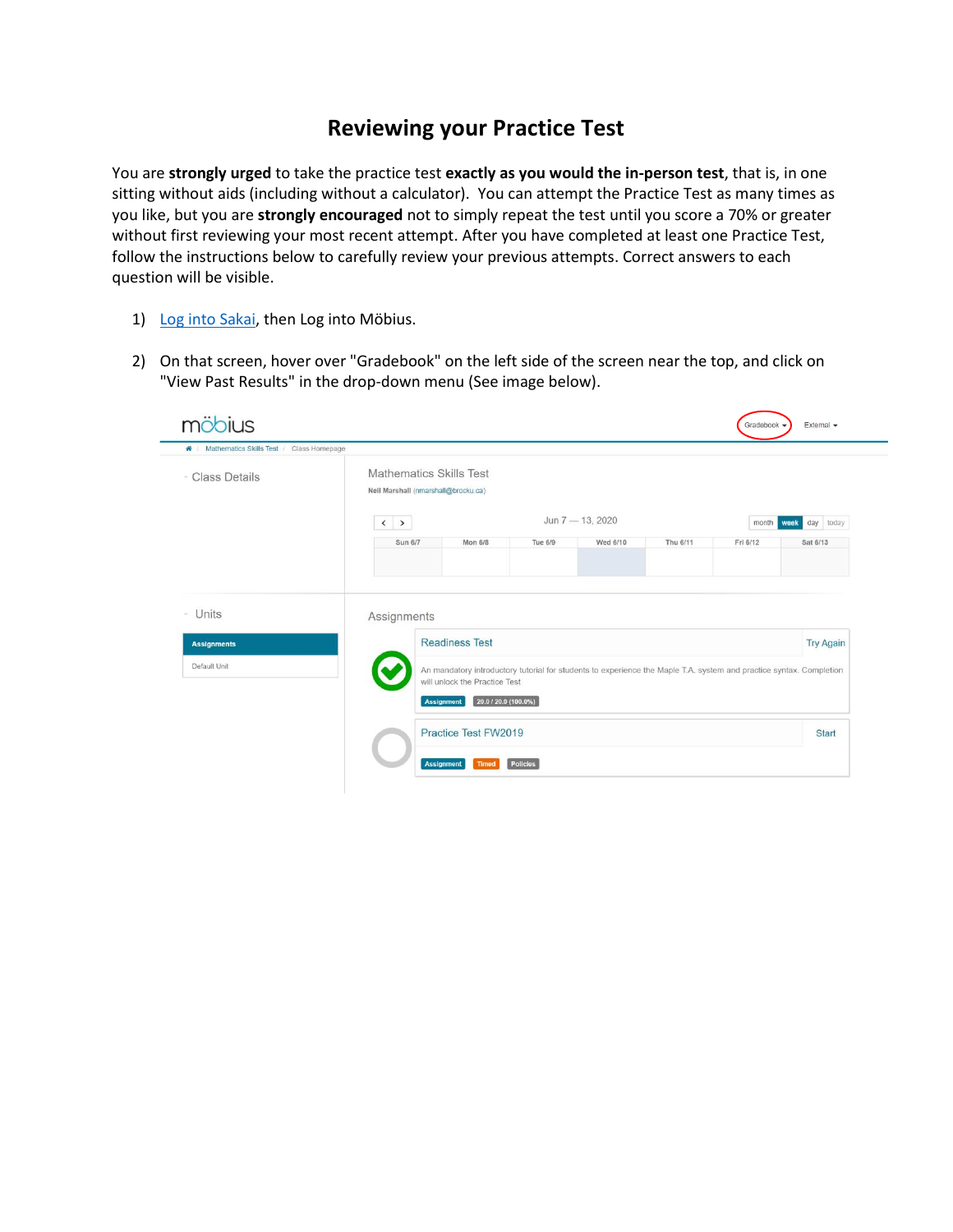| W / Mathematics Skills Test / Class Homepage |                   |                                                                                                                                                                                            |                  |          |                      | View Past Results |                   |  |
|----------------------------------------------|-------------------|--------------------------------------------------------------------------------------------------------------------------------------------------------------------------------------------|------------------|----------|----------------------|-------------------|-------------------|--|
| - Class Details                              |                   | <b>Mathematics Skills Test</b><br>Neil Marshall (nmarshall@brocku.ca)                                                                                                                      |                  |          | <b>Grade Reports</b> |                   |                   |  |
|                                              | $\langle \rangle$ |                                                                                                                                                                                            | Jun 7 - 13, 2020 |          | month                |                   | day today<br>week |  |
|                                              | Sun 6/7           | <b>Mon 6/8</b>                                                                                                                                                                             | Tue 6/9          | Wed 6/10 | Thu 6/11             | Fri 6/12          | Sat 6/13          |  |
|                                              |                   |                                                                                                                                                                                            |                  |          |                      |                   |                   |  |
| - Units<br><b>Assignments</b>                | Assignments       | <b>Readiness Test</b>                                                                                                                                                                      |                  |          |                      |                   | <b>Try Again</b>  |  |
| Default Unit                                 |                   | An mandatory introductory tutorial for students to experience the Maple T.A. system and practice syntax. Completion<br>will unlock the Practice Test<br>20.0 / 20.0 (100.0%)<br>Assignment |                  |          |                      |                   |                   |  |

3) Your attempts should be listed at the bottom of the screen by default. If they don't make sure that under the Filter Results that Results are set to All (Best) and Progress Set to All<br>moonius Gradebook  $\star$  External  $\star$ 

|                                                                                                        | ₩ / Mathematics Skills Test / Gradebook |                                  |                           |              |                                                                                                                        |                                                    |                                    |  |  |  |
|--------------------------------------------------------------------------------------------------------|-----------------------------------------|----------------------------------|---------------------------|--------------|------------------------------------------------------------------------------------------------------------------------|----------------------------------------------------|------------------------------------|--|--|--|
| Select Lessons & Assignments<br><b>Units</b><br>All Lessons & Assignments<br>External<br>- Assignments |                                         |                                  |                           |              | Student Readiness Test - Homework/Quiz<br>Practice Test FW2018 - Homework/Quiz<br>Practice Test FW2017 - Homework/Quiz |                                                    |                                    |  |  |  |
| <b>Filter Results</b>                                                                                  |                                         |                                  |                           |              | Results All (Best)<br>уD<br>Progress All                                                                               | Date from<br>Date to                               | $\times$<br>$\times$               |  |  |  |
|                                                                                                        |                                         |                                  |                           |              |                                                                                                                        |                                                    |                                    |  |  |  |
| - View Panel<br>Showing All (Best) grades, lessons & assignments, All students                         |                                         |                                  |                           |              | Style Numeric<br>$\mathbf{v}$                                                                                          |                                                    |                                    |  |  |  |
| <b>Lesson/Assignment Name</b>                                                                          | <b>Status</b>                           | <b>Details</b>                   | Score                     | Total        | <b>Start</b>                                                                                                           | End                                                | <b>Duration</b>                    |  |  |  |
| Practice Test FW2017                                                                                   | $\bullet$                               | <b>Details</b>                   | 3                         | 20.0         | 6/13/18 9:03:33 AM EDT                                                                                                 | 6/13/18 11:13:07 AM EDT                            | 2 hrs 9 min                        |  |  |  |
| Practice Test FW2018                                                                                   | $\bullet$                               | <b>Details</b>                   | $\bf{0}$                  | 20.0         | 6/18/18 9:12:12 AM EDT                                                                                                 | 6/18/18 11:10:46 AM EDT                            | 1 hrs 58 min                       |  |  |  |
| <b>Student Readiness Test</b>                                                                          | ◉                                       | <b>Details</b>                   | $\circ$                   | 20.0         | 6/18/18 11:13:14 AM EDT                                                                                                | 6/18/18 11:13:51 AM EDT                            | $0$ min                            |  |  |  |
| <b>Student Readiness Test</b><br>Practice Test FW2018                                                  | $\circledcirc$                          | <b>Details</b><br><b>Details</b> | $\overline{0}$<br>$\circ$ | 20.0<br>20.0 | 6/18/18 11:59:04 AM EDT<br>6/18/18 12:00:05 PM EDT                                                                     | 6/18/18 11:59:24 AM EDT<br>6/18/18 12:00:11 PM EDT | $0 \text{ min}$<br>$0 \text{ min}$ |  |  |  |
| Practice Test FW2018                                                                                   | $\bullet$<br>$\circledcirc$             | <b>Details</b>                   | $\overline{2}$            | 20.0         | 6/19/18 10:39:40 AM EDT                                                                                                | 6/19/18 2:13:14 PM EDT                             | 3 hrs 33 min                       |  |  |  |
| <b>Student Readiness Test</b>                                                                          | $\bullet$                               | <b>Details</b>                   | 20                        | 20.0         | 6/19/18 3:12:07 PM EDT                                                                                                 | 6/19/18 3:18:54 PM EDT                             | 6 min                              |  |  |  |
| <b>Student Readiness Test</b>                                                                          | $\bullet$                               | <b>Details</b>                   | $\overline{0}$            | 20.0         | 6/19/18 3:19:36 PM EDT                                                                                                 | 6/19/18 3:22:26 PM EDT                             | $2 \text{ min}$                    |  |  |  |
| Practice Test FW2018                                                                                   | $\bullet$                               | <b>Details</b>                   | 0.33                      | 20.0         | 6/20/18 8:43:14 AM EDT                                                                                                 | 6/20/18 10:40:27 AM EDT                            | 1 hrs 57 min                       |  |  |  |
| Practice Test FW2018                                                                                   | $\bullet$                               | <b>Details</b>                   | $\overline{7}$            | 20.0         | 6/20/18 10:46:36 AM EDT                                                                                                | 6/20/18 12:47:25 PM EDT                            | 2 hrs                              |  |  |  |

4) Click on "Details" in the assignment list for the attempt that you want to see. The next screen will show your graded test.

Note what you have done wrong and review material in areas that you have difficulty. If you have made a syntax error, learn how to enter your solutions into Möbius by carefull[y using the notation guide](https://brocku.ca/webfm_send/44403) and the preview button in Möbius. For a place to start your review of the mathematics content, see our